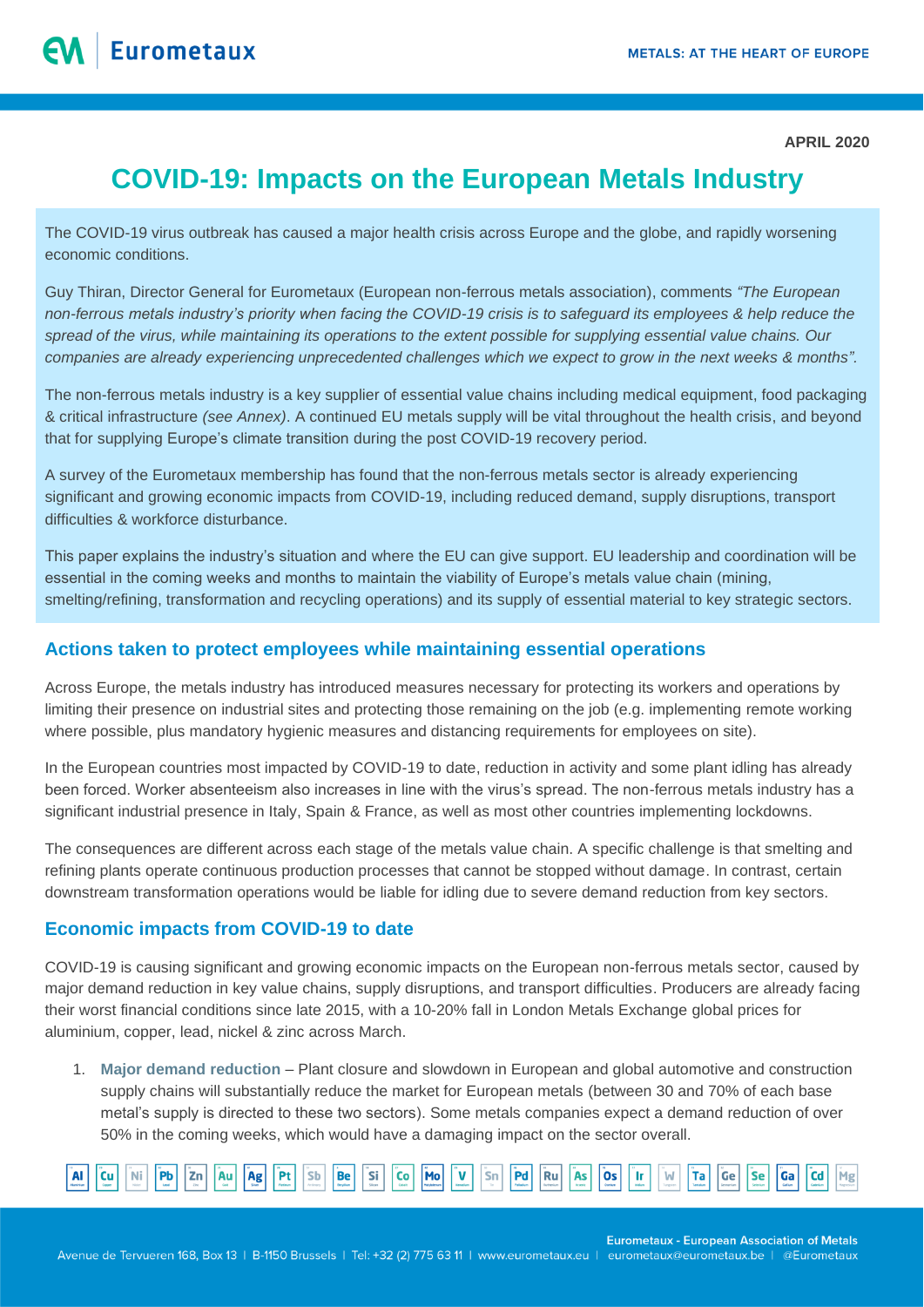### **APRIL 2020**

2. **Supply chain disruption** – The metals sector is already experiencing bottlenecks in supply of raw materials and other inputs, notably due to COVID-19 disruptions in China (e.g. for inputs where China has a dominant market share including silicon, magnesium, manganese tablets Calcined Petroleum Coke (CPC) and others).

The impact of the virus on Europe as a continent will be even more damaging. We project significant further supply disruptions due to "lockdown" measures taken across EU Member States, both for primary and secondary raw materials (e.g. metals scrap and end-of-life products). Companies also already experience a shortage of the protective equipment necessary for safeguarding their workers.

3. **Barriers to transport & shipments –** The widespread closure of Member State borders, without a coordinated EU approach, impacts on the transport transit time of raw materials to company premises. The metals value chain operates across EU Member States and is reliant on operational transboundary shipments.

We already experience significantly increased delays and costs (for example, due to reduced availability of truck drivers, limited space availability on railway platforms, and quarantine periods applied for certain vehicles).

# **Recommendations for EU action**

We call for leadership and coordination from a European Union level to support Member States in taking the necessary measures to help industries deal with these major challenges:

- **Recognise importance of EU non-ferrous metals supply for essential value chains** 
	- o Sustain EU non-ferrous metals production and recycling as a key activity for supplying essential value chains such as medical equipment, food packaging, and critical infrastructure, which should therefore be listed for continued operation, state-aid & other priority measures like protective equipment / materials *(see Annex for further information)*
- **Work to ensure frictionless cross-border movement:** 
	- o Grant access to 'fast lanes' for trucks delivering raw materials of continuous process industries
	- $\circ$  Take measures to streamline the notification procedure for waste shipments
	- o Maintain industry access to protective equipment (masks, glasses) for COVID-19 & occupational health
- **Maintain EU industry's access to essential raw materials** 
	- o Recognise in advance that further global disruptions from COVID-19 may again reduce EU industry's access to certain essential raw materials, and develop strategies to ensure supply
- **Encourage banks and insurers to refrain from reducing credit limits or worsening credit and insurance conditions** 
	- $\circ$  Prioritise ensuring the financial liquidity of EU companies. Banks and financing institutions must use their resilience to support their customers during the health crisis.
- **Provide flexibility for imminent policy deadlines where necessary** 
	- o Evaluate when it will be necessary to extend policy implementation deadlines for companies. A first example is compliance with the BAT conclusions for non-ferrous metals (*Commission Implementing Decision 2016/1032*), which would normally be due by 30 June (others are being investigated)



**Eurometaux - European Association of Metals**